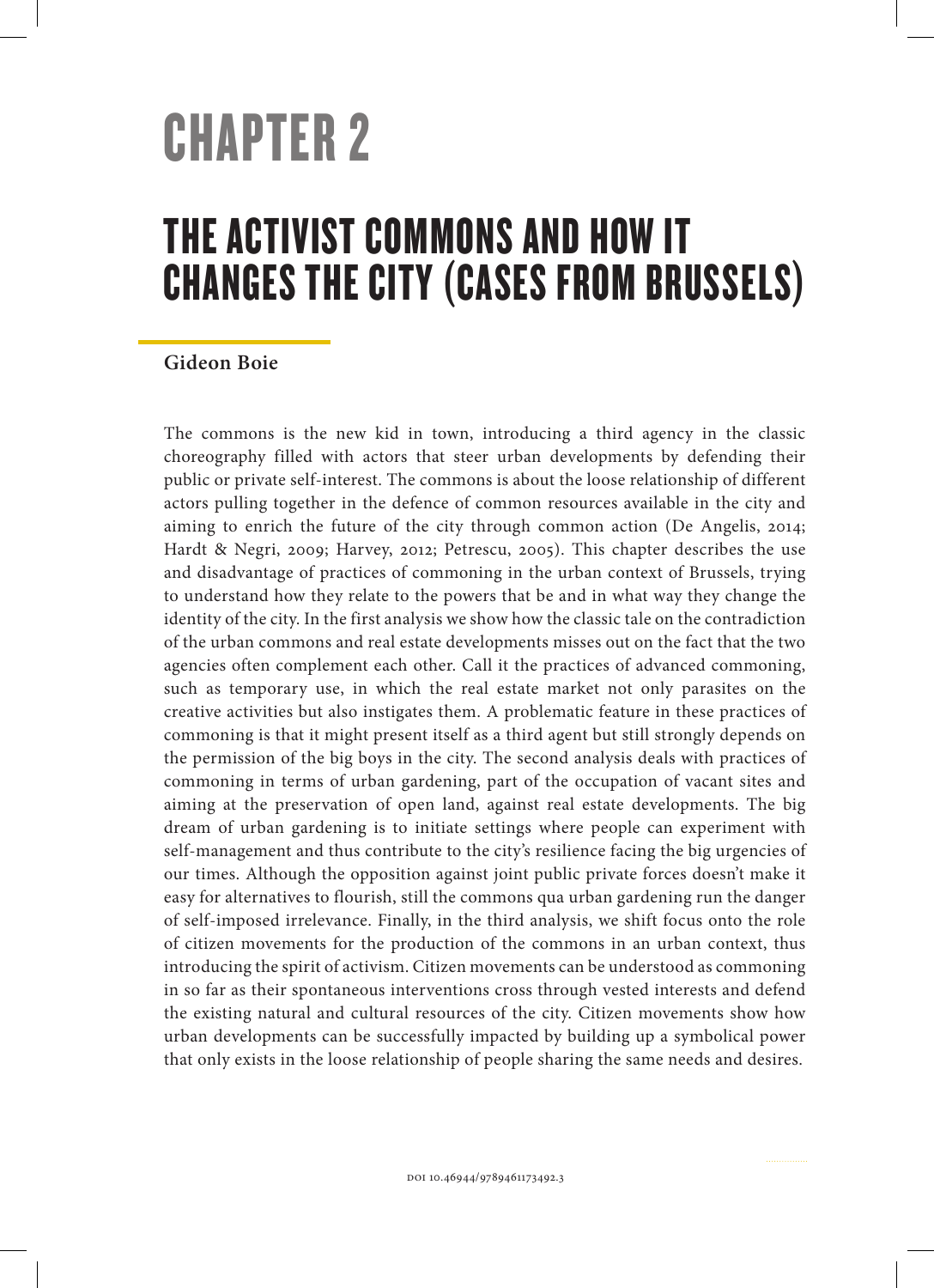#### THE STRANGE CASE OF ADVANCED COMMONING

The commons is often identified with practices of temporary use in which creative individuals and/or different non-profit organisations take residence in abandoned buildings and their lively activities introduce a vibrant dynamic to the sleepy neighbourhood. Interestingly, the initial enthusiasm about the dynamics of the commons generated within a certain urban context is usually accompanied by lamentations about possible negative side effects. Start talking about the commons and immediately you will hear (self-)critical reflections about its perverse function as a lubricant for real estate developments that cause gentrification and consolidate the needs of the middle-class. Michael Hardt and Toni Negri (2009: 153-159) point to the parasitic role of the real estate market and the imminent danger of hollowing out the commons, turning the initial dynamic into what they call the 'specter of the commons'. Real estate operators tap into the surplus value generated through the activities of the commons by using it as an externality for top end housing commodities and thus introduce a new type of resident. The newly introduced class however cannot live up to the lively atmosphere, at least not on their own, while the commoners cannot afford anymore to live in the neighbourhood and are forced to move on. The process therefore results in the phantom like existence of the commons, a product one can buy into, an experience to consume, an identity to foster but certainly not a lived reality. The initial commoners now forced into a nomadic existence search for an area that can provide affordable living conditions and thus allow them to re-establish what Hardt and Negri (2009: 154) have described as a circular process. Commoning is a circle of three moments that feed upon each other: the commons is not only inspired by the commons; it also enriches the commons and the added value is then offered back to the commons. Hardt and Negri's fear for the circle breakdown is not unjustified but leaves the question unanswered as to what extent the commoners are engaged in the process of gentrification and speculation. The classic tale of the commons neglects the entanglement of practices of commoning and real estate developments said to put a fetter on the joyful activities of the commoners.

Temporary use should be labelled as advanced commoning, i.e., practices in which the real estate market could well be the parasite, tapping into the surplus value but not without acting at the same time as a sponsor, facilitator and even instigator of the process of commoning. The best example is perhaps the temporary use of abandoned buildings by non-profit organisations and individual artists, upon invitation, by real estate operators. The idea is to create a win-win, in bridging the period of vacancy and doing something useful for a change. In Brussels, for example, this concerns Allee du Kaai, a multi-year programme run by the socio-cultural non-profit organisation, occupying abandoned warehouses at the canal of Brussels and organising sociocultural activities for youngsters (Toestand, 2018). There is no question about the good intentions of Toestand and certainly not a single moment of doubt about the need for infrastructure providing a place for youngsters in Brussels. Toestand and its twin

34 THE RISE OF THE COMMON CITY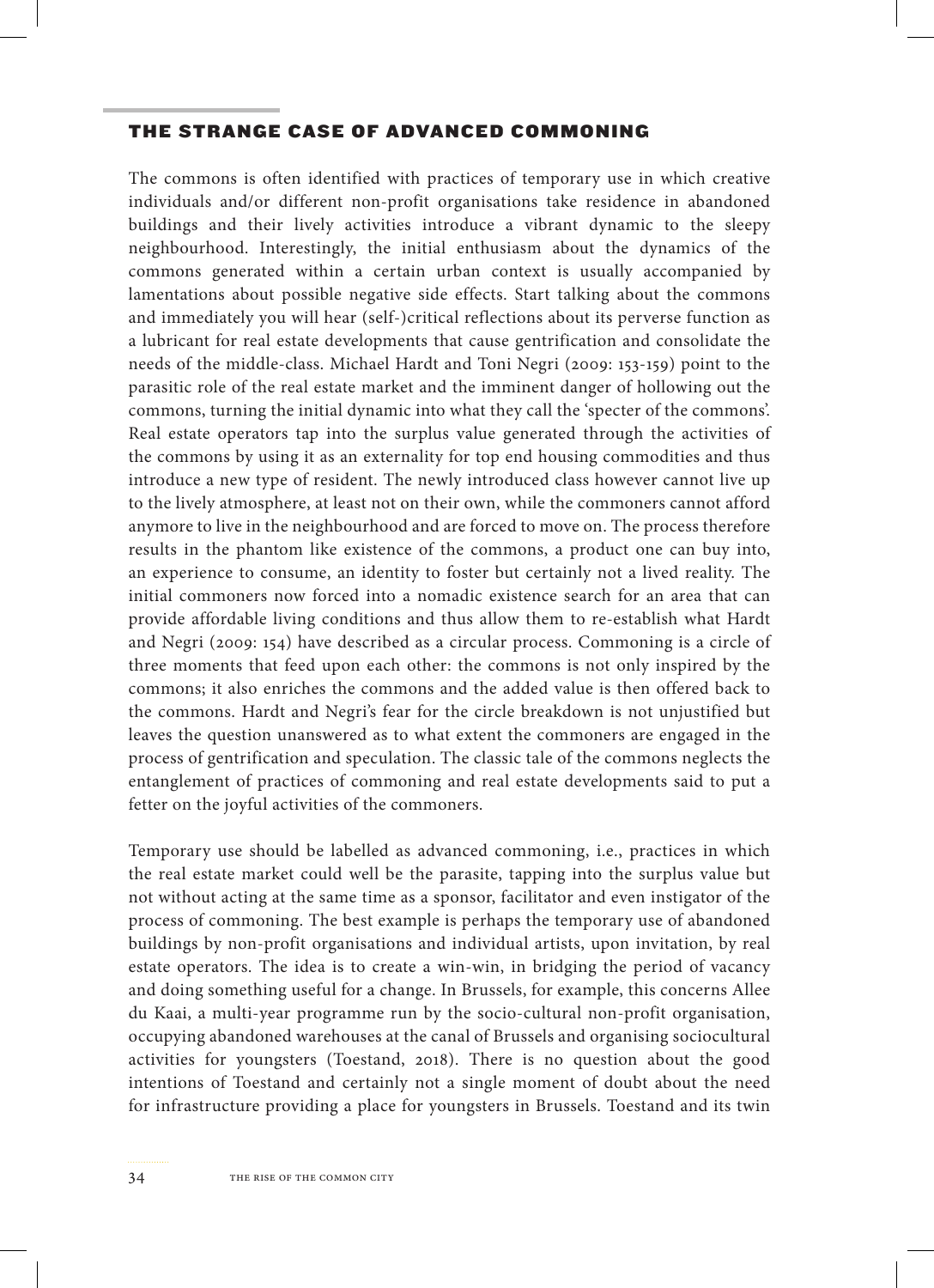brother Communa joined forces in setting up the project on the enormous amount of vacant spaces in Brussels: St-Vide-Leegbeek, the 20<sup>th</sup> Municipality of Brussels and claim it to become common good (Van den Panhuyzen, 2019). And yet, at the same time, the activities of Toestand are a central feature in the development plan for the Canal Zone with high stakes for the property developers active in the area. The same complex figure can be found in other agencies in the city of Brussels, such as the temporary use at the abandoned WTC towers at Brussels North Station. Artists had been using the  $25<sup>th</sup>$  floor for years, upon invitation from the project developer Befimmo, after it acquired the high-rise tower complex and was awaiting definitive plans for its renovation (Boie, 2019). In the period between September 2018 until January 2020 the temporary use was enlarged with the stay of architectural offices Architecture Workroom Brussels and 51N4E, also the KU Leuven Faculty of Architecture and other young independent architects and creatives. All these parties were invited by Befimmo to engage in a wonderful period of commoning the abandoned WTC tower floors and thus demonstrate the place making of an area that is known as the epitome of a monofunctional business location in Brussels. For years the WTC towers stood as a symbol to the urbicide wrought on the North Quarter by project developers in the 1970s: a popular neighbourhood was simply erased, to permit the construction of the so-called Manhattan plan. In recent years the WTC towers also became a symbol for the transmigrant issue, after illegal refugees set up informal tent settlements in the adjacent Maximillian Park. The unique mixture of festive activities and intellectual programmes, such as architecture exhibitions part of the International Architecture Biennial Rotterdam (an interesting programme on the future of cities facing climate urgencies) and university programmes, were meant to turn the non-place into the place-to-be.No wonder the formula of temporary use has by now been commercialised by companies like Entrakt, who temporarily hosted 'Level 5' in the former Actiris office building at the central Beursplein in Brusssels, bringing architects, artists and creatives together, while contractually not publicly discussing the specific conditions of the temporary stay (Vanrenterghem & Grumiau, 2019).

In these cases, the real estate market has been operating as parasite and life-line at the same time, providing cheap work space and a platform for creative activities that allow them to tap into the dynamics generated in the supposedly self-organising activity. It allows us to redefine the idea of a spectre of the commons insofar as the authentic process of self-organised commoning is co-organised by the real estate party. While the real estate party is well aware of its own limitations in generating an urban dynamic and the need to support independent creative actors, at least temporarily, the participating actors keep up the appearance of being a self-organising and autonomous force of urban change. Moreover, the case of the temporary use of the WTC tower in Brussels has shown a second reason why the parasitic relationship was less one-dimensional and binary than Hardt and Negri suggest (Boie, 2019: 161-184). Most temporary occupants were provided with a rental contract, beneficial but still paying for the essential costs of electricity, elevators, insurance, water, toilets, etc. Other actors, such as  $51N4E$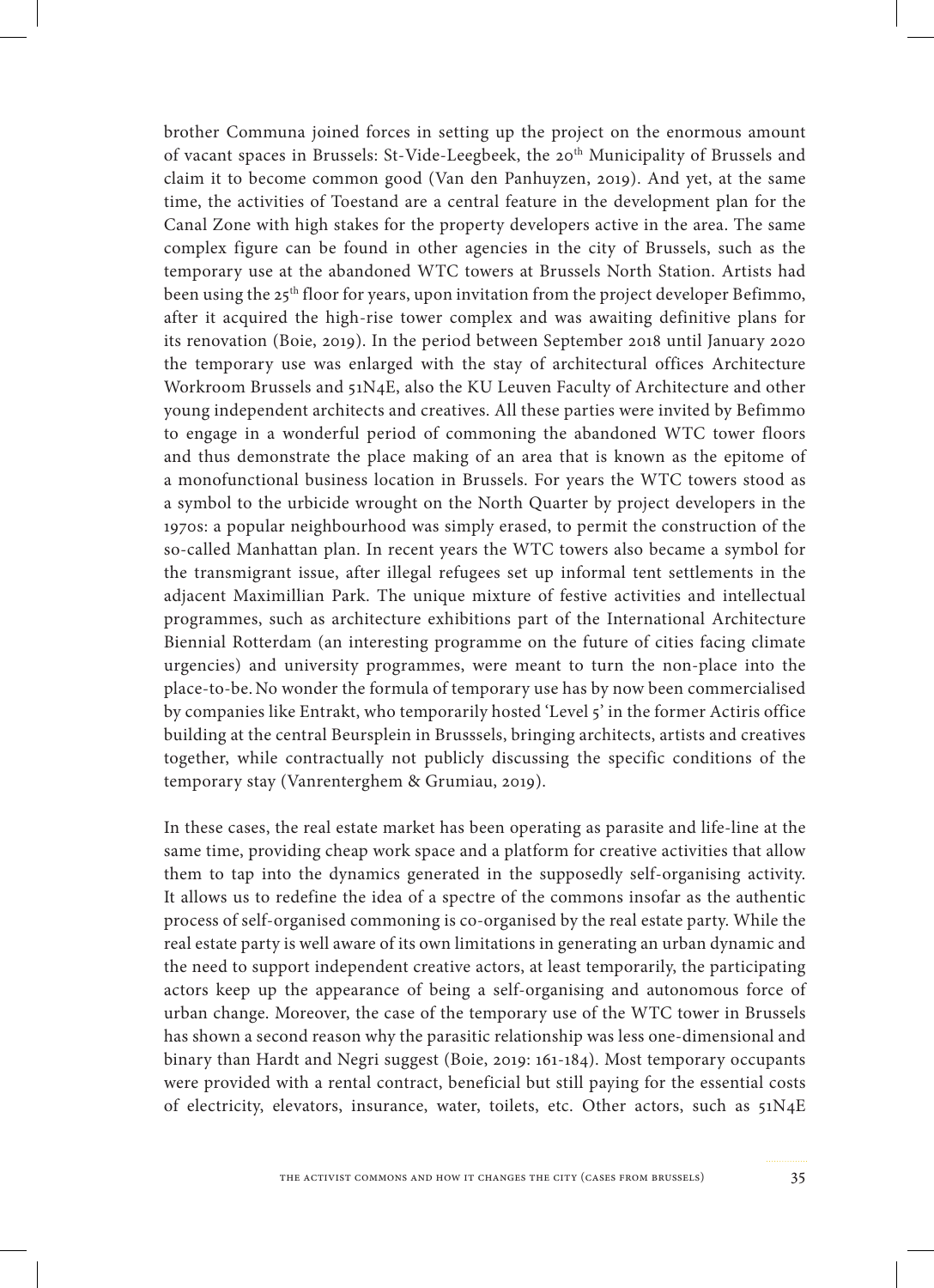(architect office collaborating in the redesign of the tower) and AWB (curating the 'You are Here' exhibition as part of the International Architecture Biennale Rotterdam) were presented with an advantageous service contract, with free rent in exchange for services, primarily to attract people to the area. The point is that the real estate operator cannot organise the dynamics of place-making by itself, as an eventual invitation to the public would immediately be considered in the context of consumer relations. It is a world of difference to be invited in the context of an architecture biennial (that deals with the many challenges the climate regime poses to future urban development), while enjoying time with your friends at a rooftop party. Crucial to the whole setting is that somehow everyone is a parasite feeding upon each other: the real estate market may well act as a parasite on the activities of the temporary users, the point is the temporary users were equally parasitic to each other.

#### THE DANGER OF SELF-ENCLOSURE

Another manifestation of commons in an urban context is the occupation of vacant land and having the site open for urban farming and urban gardening, welcoming people from the neighbourhood to enjoy green space, fight against its urbanisation and contributing to local organic food production. The practices work in the great tradition of the Green Guerrilla's activist actions in the 1970s and community gardens in New York City in the 1980s (Petrescu, 2005). "The actions started with illegal planting, continued with the occupation of land, and then grew into community protest actions to preserve the created gardens against private or public expansionist policies of development," writes Doina Petrescu (2005). "Gardening became a tactic for both occupying and preserving spaces, resisting pressure for development and experimenting with methods of urban management that allow a more democratic access to decision-making, creation and use." Of course, Agrocité, part of the R-urban initiative by Doina Petrescu's Atelier d'Architecture Autogerée in the Parisian suburb of Colombes, is the best example of how this tradition is translated into the discourse of the commons (Petrescu, Petcou & Awan, 2011: 136-171). At the same time Agrocité also shows the weakness of these practices of commoning, as the heroic stance against urban development easily leads to political antagonisms that leave no space for compromises and makes the commons vulnerable to revenge (Boie, 2017). In effect, R-Urban was forced to close down in Colombes after the local council decided to turn the land into a car park, an appeal in court was made to no avail, and finally the project had to be moved to the neighbouring commune of Gennevilliers. On the positive side: in the move, Agrocité showed itself to be a Deleuzian plateau, a common ground for action by the collective subject whose enthusiasm and resilience could easily be transmitted elsewhere, somehow proving its rhizomatic nature. The struggle for Agrocité embodies less a struggle for a specific location and more the powerful claiming of the right to organise a productive residential and urban space in self-management.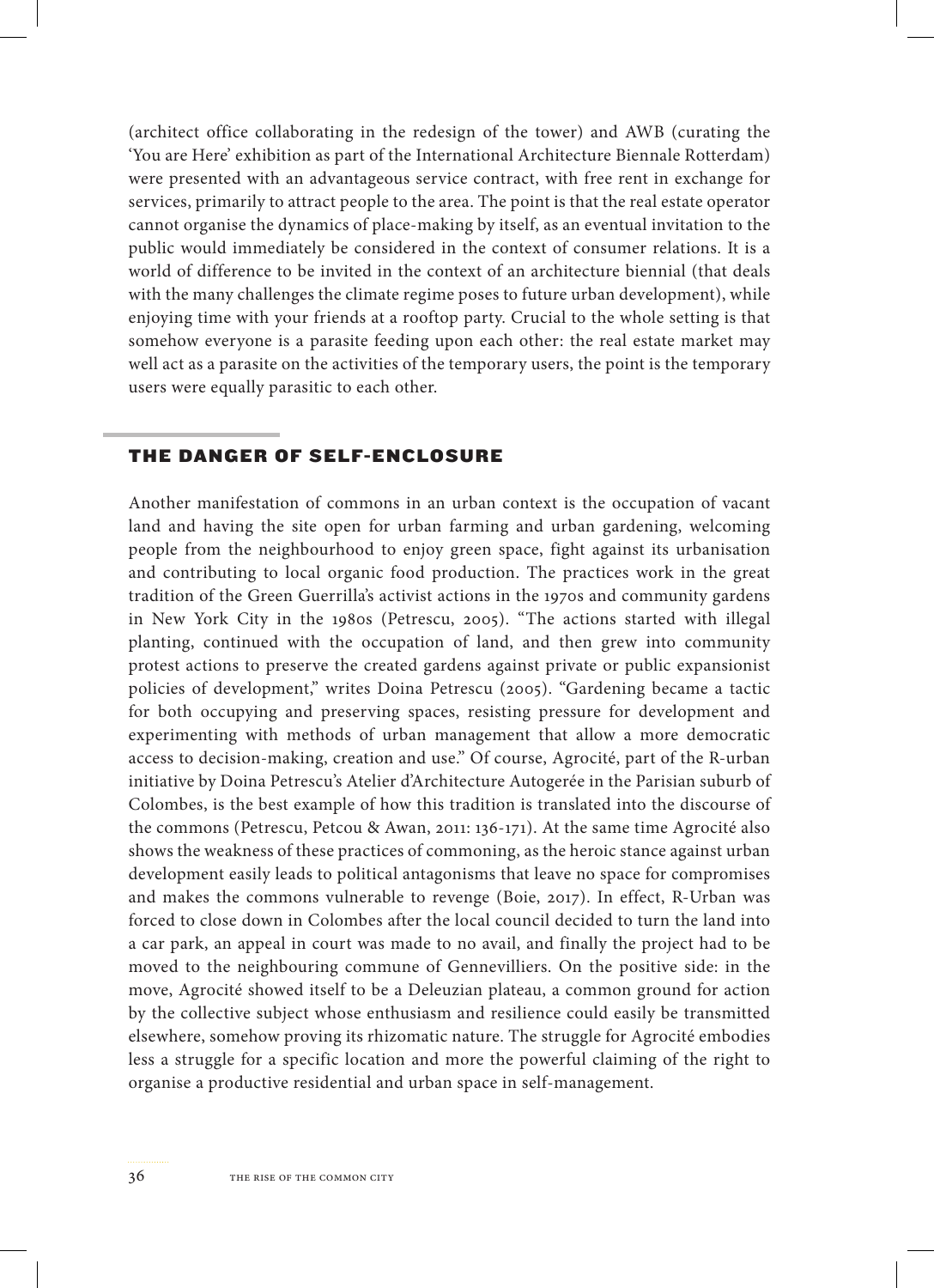Radical opposition however, is not always helpful in promoting the commons, especially when it lacks the flexibility of moving elsewhere and stubbornly sticks to the location, even if the political constellation turns against it. The process of commoning may be authentic and full of good intentions, but the local community lacks interest, it finds no political impact, it has zero gentrifying effect and real estate parties are not even willing to tap into the dynamic.. In Brussels, the Commons Josaphat initiative was launched around 2008 under the promising slogan 'In case of emergency, make your own city!' (Candry, 2014; De Cauter, 2018; Van Reusel, 2019). On the abandoned railway yard, the regional development agency had planned a large-scale project development, designed by MSA. The future plans were nonetheless kept on-hold as there was also speculation about using the railway yard as a possible expansion area for the offices to be used by the European Commission. The unclear destination ensured that the building development was only a pipe dream and the site was left abandoned for decades, only featuring as a storage area for the remains of a circus. Commons Josaphat explicitly beckoned to Tempelhofer Feld in Berlin to claim the great potential for temporary use at the abandoned railway yard. Now 13 years and many name changes later – first Commons Josaphat, later Josaph'aire, now Sauvons la Friche – no city of its own has been created. The government was never really keen on the spontaneous use of the site by the group of commoners, referring to its use as storage for an abandoned circus, the danger of the unprotected railway track and the works that would start anytime soon. The presence of the commoners on the site was nonetheless tolerated and they organised a tiny vegetable garden and held some activities in the barracks but never managed to disclose the site fully. The slogan 'to make your own city' was just a speculative dream by the commoners, just as much as the shiny urban development plans in the hands of the real estate market. The tiny vegetable garden with barracks thus easily figure as 'specter of the commons' in its own right, the spectre emerging from the movement itself, symbol for the utopia of the commons that never became real or concrete.

The real tragedy of the commons is the self-imposed irrelevance. Commons Josaphat was limited not because of its all too political profile (issuing statements on making your own city) but rather due to not being political enough (not able to embed their alternative dream in the future policy plans.) At least one internal reason for failure was present from the beginning: the commoners entertained an antagonistic relationship with the regional government, not believing that anything good could come from the government's side. Other group members were strategic as they were active in the Community Land Trust Brussels, a non-profit organisation that had just received subsidies, so logically they wanted to maintain a good relationship with the government. Later the biodiversity on the site provided the narrative for the enclosure of the site, after the Sauvons la Friche movement took over its control, this time imposed by the commoners, presenting its eventual use as a potential danger for the fauna and flora (Van Garsse, 2021). The message of Sauvons la Friche is certainly admirable in these days of climate heating but at the same time cynical: the biodiversity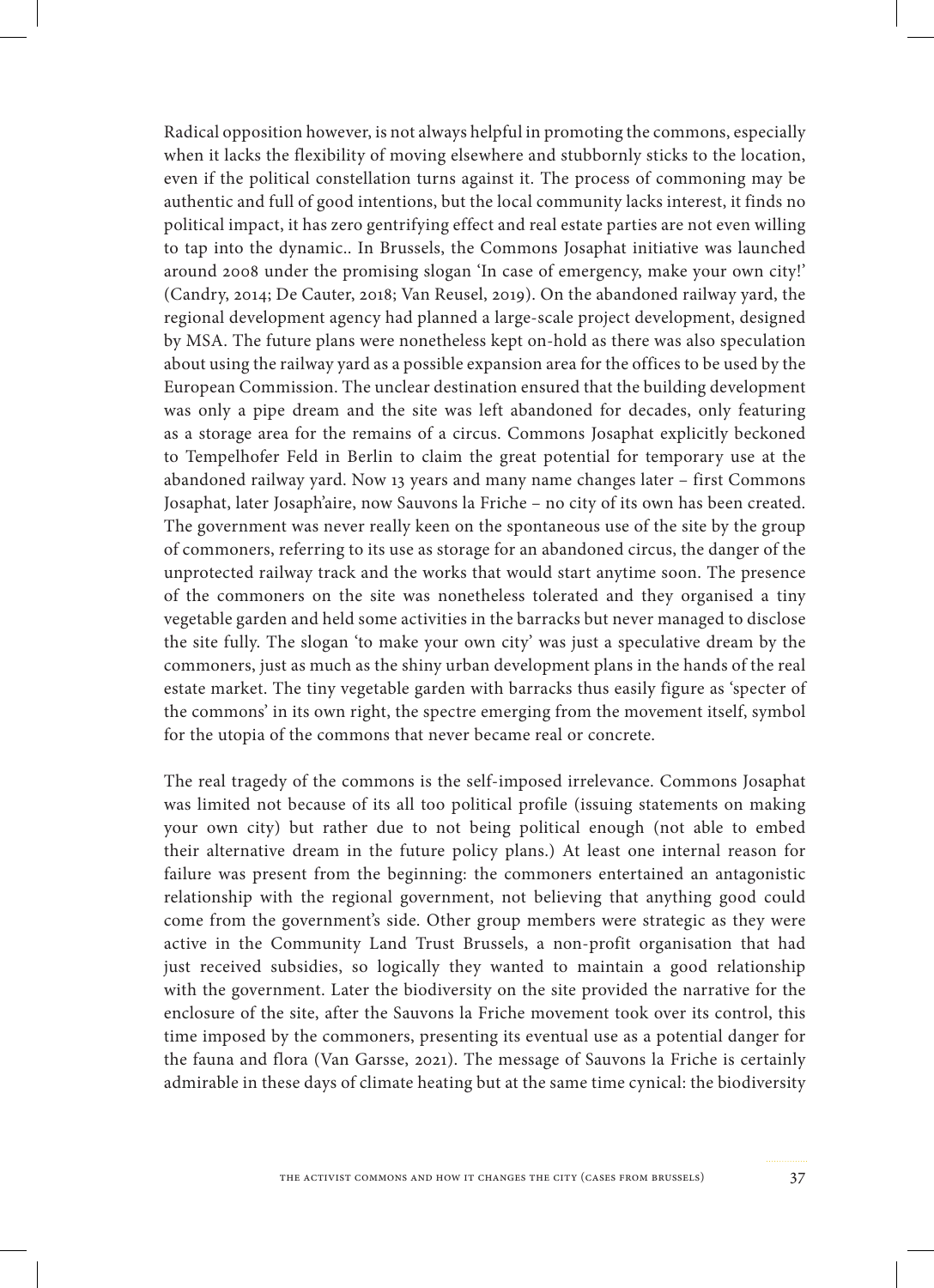on the railway site is the surrealist result of the standstill. Years of apathy on the part of the regional authorities mirrors the incapacity of the commoners to disclose the site and the Commons Josaphat community somehow folding back in upon itself. Saving biodiversity therefore became the poetic embrace of one's own incapacity. Finally, the urban development company SAU, owned by the regional government, took over the language of temporary use and advertised the site for temporary use under the banner of 'Josaphat Summer'. Again, the initiatives of the Brussels development company were rejected by the people of Sauvons la Friche, dismissing it as opportunist greenwashing and not even willing to give it the benefit of the doubt.

Another case of urban farming in Brussels shows how a more pragmatic relationship with the government allowed the realisation of the dream of making your own city and opening up industrial wastelands through a process of commoning: Parckfarm, located in the multicultural commune of Laeken. Although Parckfarm was first set up on the former railway infrastructure as a site for the 2014 Parckdesign Biennial organised by the Brussels Institute for the Environment, it was later made permanent as a park. Parckfarm was curated by Petra Pferdmenges (Alive Architecture) and Thierry Kandjee (Taktyk) and involved installations by several other architects, artists, students and inhabitants (Pferdmenges, 2018). As the park combines ecological awareness, short chains, a local meeting place for residents around food, ideally mixing different classes and cultures, it functions as a node for ecological resilience in the threefold meaning of Félix Guattari – ecology standing for organic, short-chain, local agriculture in an urban context as well as new forms of community building and individual empowerment (Guattari, 1989/2008). The opening up of new common spaces confronts the difficult questions of how to maintain openness in the city, as it bypasses the usual demarcations between public and private and thus challenges the legal responsibilities of ownership that come with it. This is especially the case in a city like Brussels, which is built on the closed block model, with its easily identifiable thresholds between public terrain and the private defensible space. Therefore, disclosure is a fundamental gesture of the urban commons, as Lieven De Cauter (2021: 84-91) has argued: it forces communities to get together and negotiate how the common space or land will be managed. Part of the management of the commons is not just the very practical reproduction – keeping the site clean and safe – but also about finding the permissions and financial means to turn the initial temporal modality into a permanent one (De Cauter, 2021; Petrescu, 2005; Pferdmenges, 2018). A huge success, Parckfarm became permanent and was integrated into the new public park at Thurn & Taxis, part of the new fancy real estate developments in public-private partnership at the site of the age-old postal industries. In this sense Parckfarm was rightly labelled by Lieven De Cauter (2014) as a 'concrete utopia', not only realising small-size the dream of making your own city, but also marking lifesize the difference between the commons and the real estate market logics it wanted to criticise. The architectures of commoning equally transform the discipline of the architect from the (masculine) architect-author into what Doina Petrescu (2005; 2011) has called the (feminine) architect-curator – or, perhaps better, architect-mediator.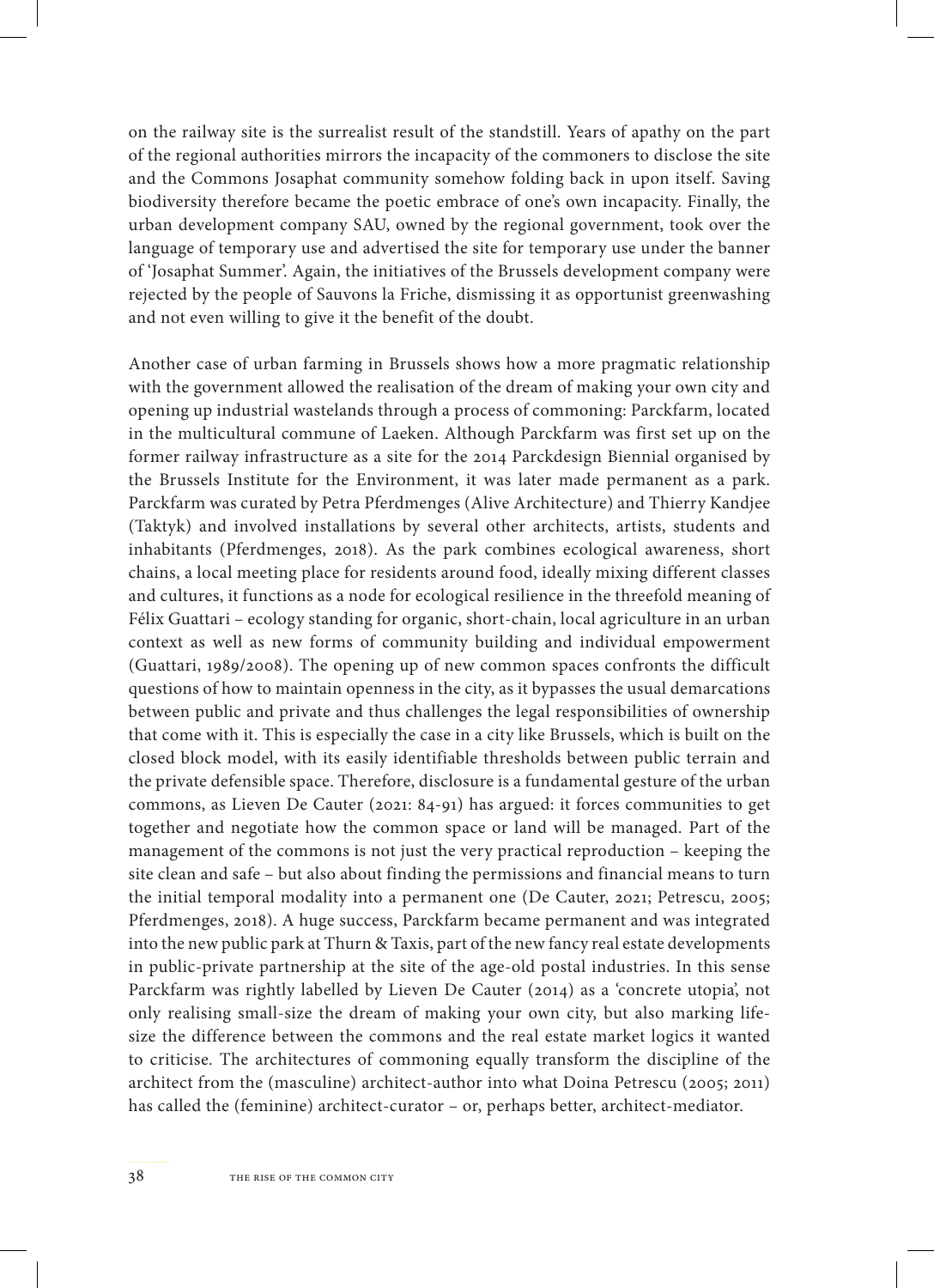#### THE ACTIVIST CORE OF THE COMMONS

In discussing how the commons change the identity of cities we should also include the tradition of citizen movements in Brussels, engaging with urban development through direct interventions. The activist perspective allows us to understand why David Harvey (2012: 133 & 138) connects the commons with the right to the city and next stresses how it should be considered "not as a right that already exists, but as a right to redraw and recreate the city in a completely different image". Clearly David Harvey (2012: 138) has the movements in mind that operated under the slogan of 'reclaim the city' and thus directly links the appearance of the commons with moments of democracy. The commons thus mark the moments in which those who are not recognised among the usual suspects of urban development, those who are not entitled as shareholder or stakeholder, manage to have their voice heard and redefine the future plans (Rancière, 1995/1999; BAVO, 2007). Moreover, citizen movements have the commons as their object as they defend the common resources, such as green space or clean air, but also cultural commons such as road safety and child friendly spaces. On top of that the modes of commoning by citizen movements tap into the vast resources of cultural activism, now introducing it into the everyday politics of the street (BAVO, 2010). Even more it seems as if the citizen movements are engaged in what Boris Groys (2007) called the struggle for 'equal aesthetics right' over the design of the city, far more than any artist is prepared to do. The resources and tactics applied by citizen movements simply don't fit the typical choreography of urban development, filled with parties that use property to defend all sorts of public or private interests and politics trying to find compromises between the conflicting interests. In terms of agency, the citizen movements act as the "unstable and malleable social relationship" Harvey (2012: 37) is hinting at , call it a different third modus of an impersonal and loose relation (it is certainly not a closed community or identity) that is all the more committed to fight the good cause or simply do the right thing.

Different citizen movements in Brussels have managed to fundamentally redraw the layout and identity of the city through the commoning of perhaps the most common space of all: the street. The ownership of street is state monopoly, no doubt but still it is generally considered common in the meaning that we all use it and nobody takes care of it, resulting in the pejorative meanings of the street as 'mean' space (De Cauter, 2018). In contrast it is a sort of novelty nowadays that different citizen movements in Brussels started to 'common' the streets for different reasons, taking the street not just as a platform for action but also as an object of desire (Butler, 2015: 66-98). Talking about the occupation of Tahrir Square in 2011, Judith Butler (2015) argues that the roundabout did not just function as a platform for political action but also started to become the object of the action. Although Butler clearly discusses the revolutionary upheaval in the Arab Spring, we see the same process in the rather peaceful actions of civil disobedience by citizen movements in Brussels. In the context of Brussels, the first example is Pic Nic the Streets, the movement of young people in 2012 that answered the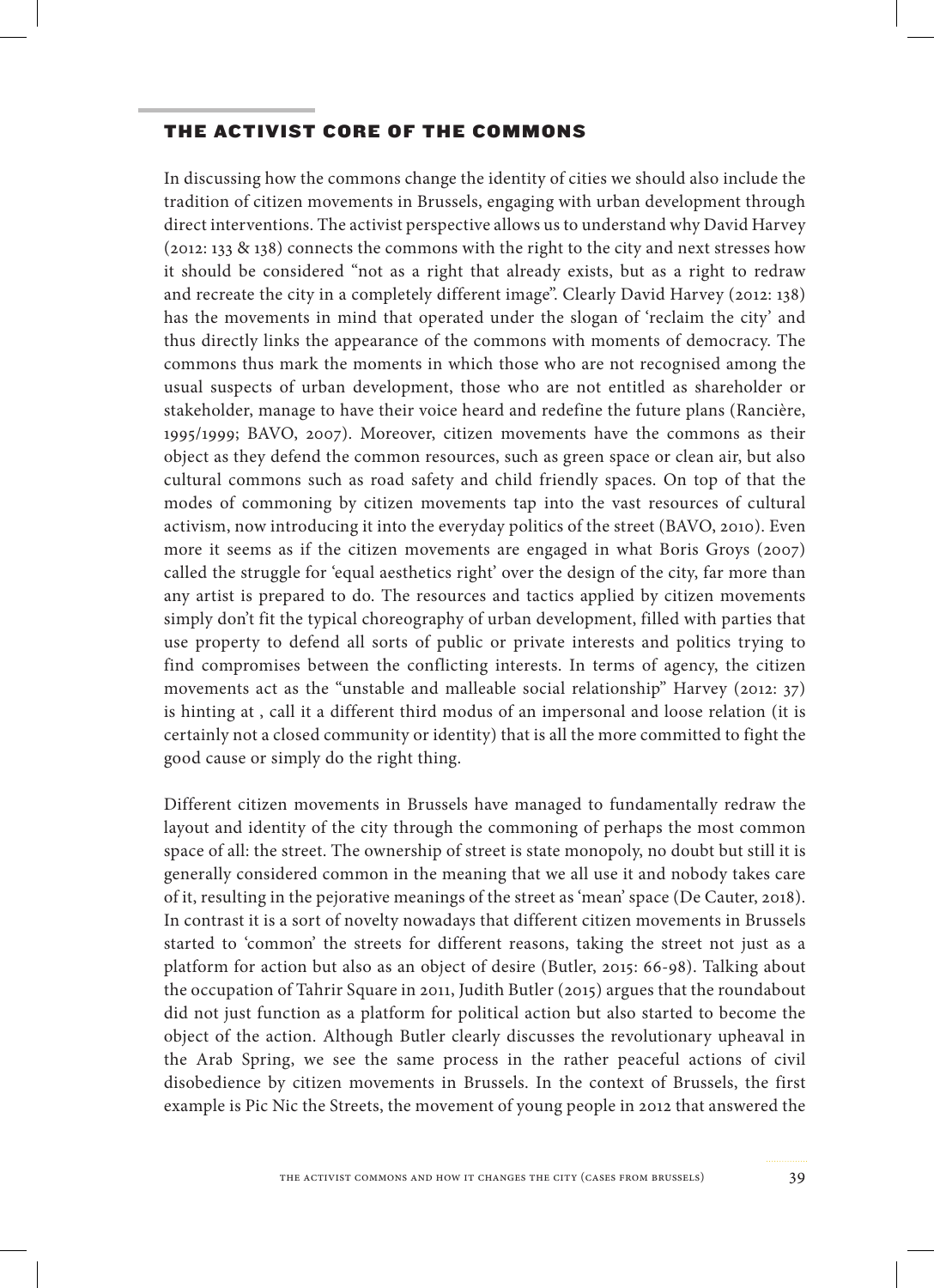call of philosopher Philippe Van Parijs (2012) to occupy the central avenues of Brussels until they are made car-free. The idea of Pic Nic the Streets was to give a final push to the long-awaited makeover of the Place de la Bourse and Place de Brouckère – two squares that were at that time cut by the main artery  $(4/5)$  lanes and 2 parking lanes) running from North to South and leading an endless traffic stream right through the heart of the City (Boie, 2017). An important strategic element in Pic Nic the Streets was the festive, family friendly atmosphere, the traditional protest attributes such as slogans and posters were not allowed, which made it possible for all sort of people to join in the movement. The use of the festive street blockades, on a few consecutive Sunday mornings throughout the summer, have proven to be a powerful tool to fight for the redistribution of public space in the car-dominated city of Brussels. The actions presented the authorities with what Roger Hallam (2019) called a response dilemma, present already in the very moment of the first announcement at social media: the local government could negate the activists or support them, but in either case they could not win. After people started to massively confirm their presence using the Facebook event page, the sniffy rejection by the Former Mayor Freddy Thielemans (PS) went viral. He claimed the City was working hard on the makeover of the city centre and suggested there were better locations to find for having a picnic. In no time thousands of people confirmed their presence through Facebook. The picnic's continued until the new mayor Yvan Mayeur gave in and promised to do exactly what the festive protestors were demanding: making the Central Boulevards of Brussels car free without further delay (Nijs, 2018). Eventually this led to the biggest pedestrian zone in Europe.

The picnic's brought the classic strategy of occupation to the next level, not so much self-organising an abandoned building or vacant site but pitching a certain issue on the political agenda by disrupting the distribution channels of the city, even in short moments. Although the Pic Nic the Streets movement was abandoned soon after success, the picnic's were spreading as a joyful weapon for urban activism, for instance in the demand to limit the property development at Port de Ninove and turn the junk space into a park. Years later citizen movements in Brussels have used similar operational tactics in dealing with urgencies within the city, acting as a force that's free from the traditional civil society and gathering people from diverse backgrounds. We think of the school gate protest movement Filter Café Filtré, started by concerned parents of primary school children from the Maria Boodschap primary school in the heart of Brussels. After an alarming study about air quality in school environments, featuring Maria Boodschap as a case study, the engaged parents started to block the streets at the entrance of the primary school every Friday morning. The spontaneous school gate protest started to circulate in the media and soon the movement spread to other primary schools in Brussels and other cities in Belgium (Vermeersch & Desloover, 2018). The main political demand was to reduce car traffic in cities, starting with carfree streets around schools at peak hour. Car dominated streets are not only a source of daily traffic congestion in living areas but also cause social disruption and ecological contamination. The Friday morning school gate protests lasted for months and reached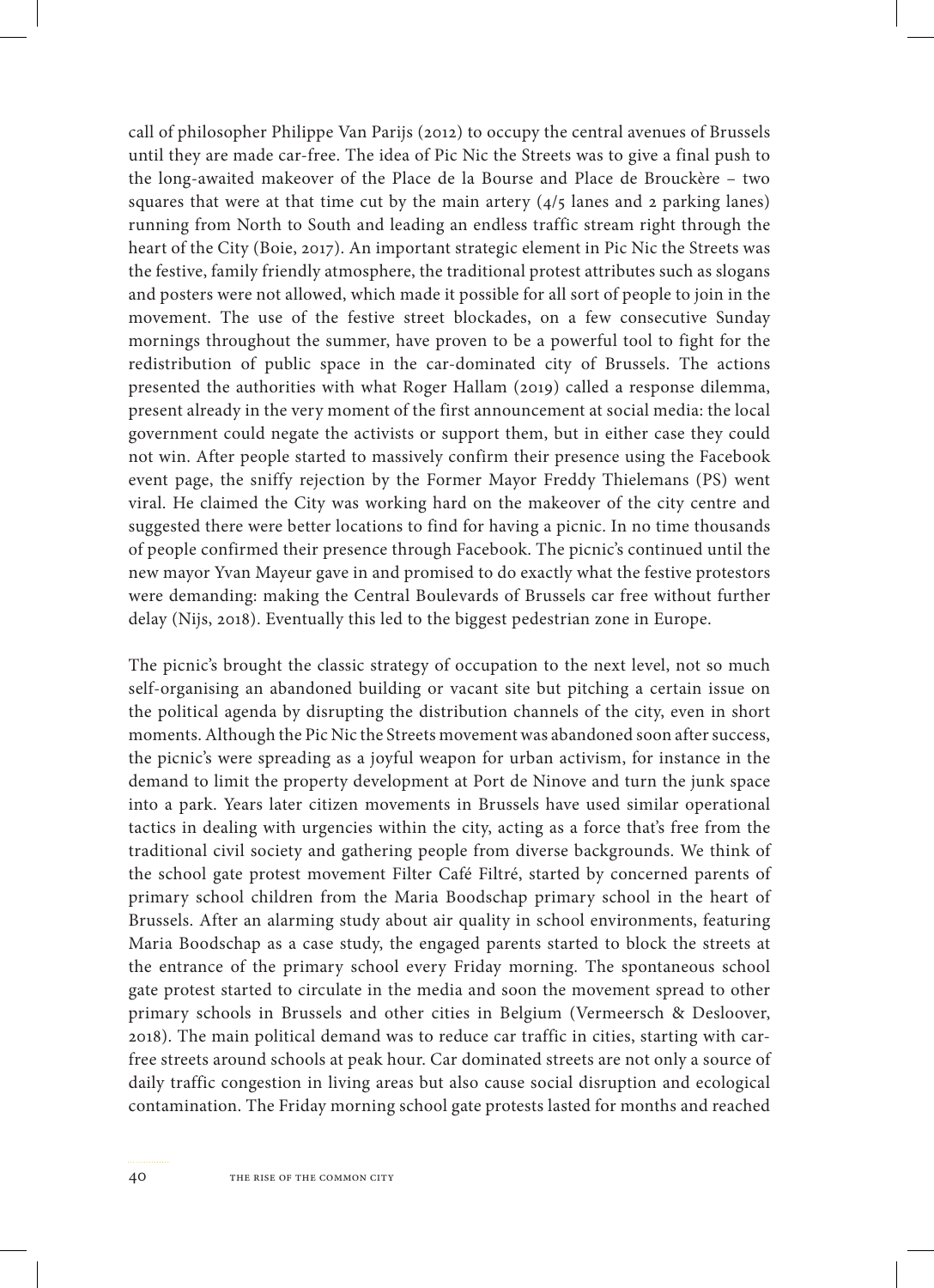their peak in national manifestations, such as several bicycle rides on the A12 highway from Antwerp to Brussels, the march on Sainctelette Square at the Brussels small ring and the blockade at the main artery Boulevard Charles Quint in Brussels. Filter Café Filtré smartly linked the issue of urban activism with political activism as the movement had the explicit ambition to put the issue of mobility and air quality on the agenda of political parties in the wake of the local elections (2018) and regional/federal elections (2019).

Around the same time the citizen movement 1030/0 – referring to the zip code of Schaarbeek (Brussels) added with the ambition of 0 traffic casualties - started to common the streets. After a deadly car accident at Chaussee d'Haecht in Schaarbeek the citizen movement called upon the local government to implement a general zone 30 km/ph speed limit and blocked the main artery to highlight the urgency. The demand was swiftly followed by the local council. The movement started answering every new car accident with unannounced street blockades, e.g., at the mid-ring road Boulevard Lambermont (a dangerous motorway with three lanes in each direction cutting through residential areas), Chaussee d'Helmet, Avenue Rogier and other arteries. The idea was to create political pressure by flooding the newspapers with mediagenic actions. The battle of images has always been a vital part of political activism, the best historical reference is perhaps the famous sit-in's organised by the Civil Right Movements in the sixties at local lunch bars (King, 1967). These were highly staged acts, well prepared, and disciplined, performed in order to obtain the visual documentation of the everyday abuse and insult Afro-American's had to endure in those days, and have it published in the leading papers. In the same mediagenic fashion, the spontaneous refusal to go with the flow in the streets of Brussels, even though it is a short intervention, creates an immediate crisis for the urban system, causing huge traffic jams and chain effects on public transport. The guts needed to block a street – first with human chains, later by lying



IMAGE 1 Action by 1030/0 at Van Vollenhovenlaan, Schaarbeek, Brussels (Image by Sien Verstraeten).

down on the asphalt or having a dance on a crossing – has immense appeal to the popular imagination. The movement therefore urged the regional government to use its political power for an active policy on road safety, not just organising campaigns but also actively intervening in road infrastructure, increasing police control, pressuring the automobile industry, etc. Local government were demanded to immediately close streets, for instance after an action in which parking places at Avenue Van Vollenhoven, running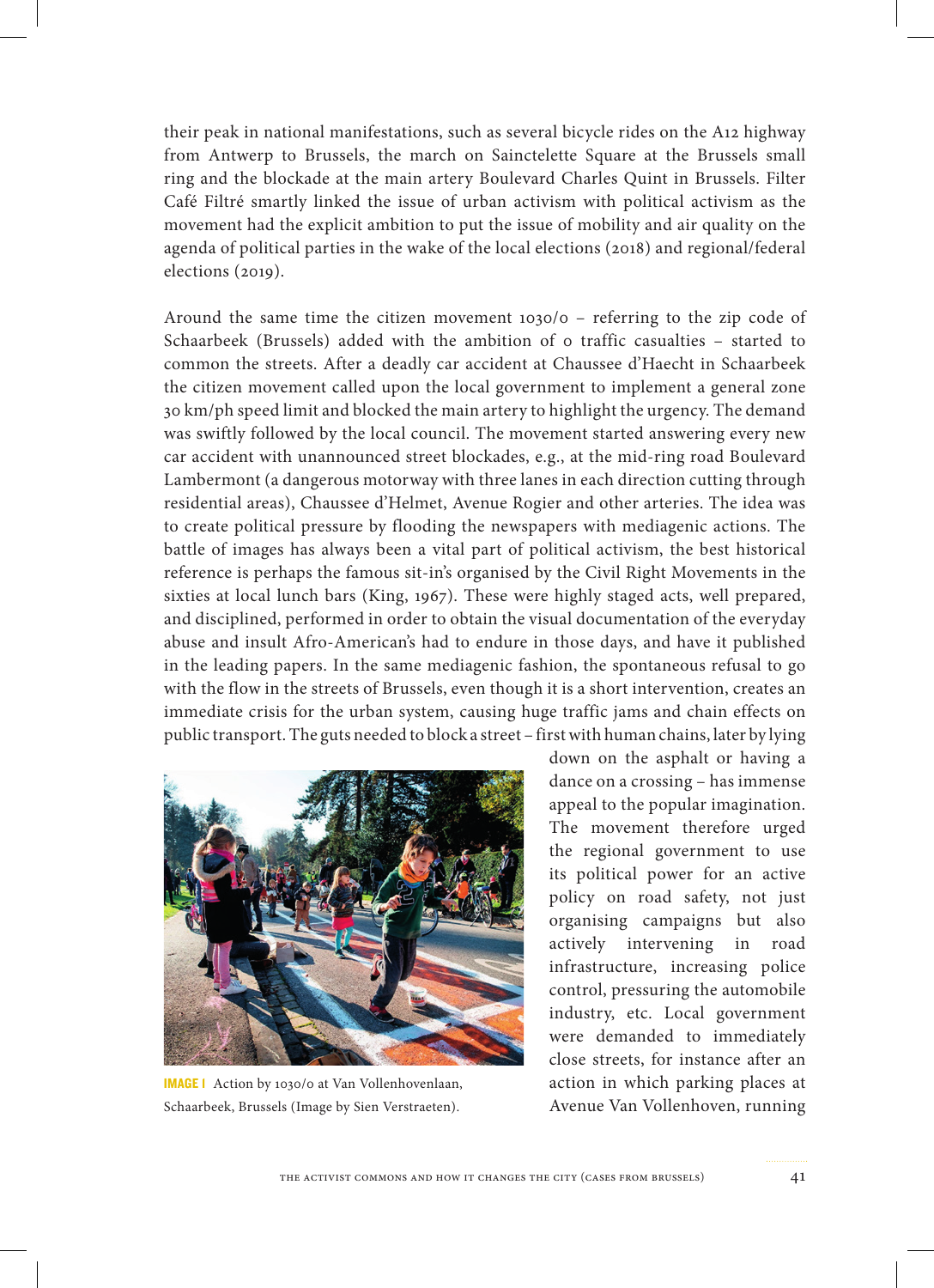straight through the Josaphat park, were repainted as a hopscotch, running track and maze and making plain that playground games should not be mistaken for car parking (Boie, 2020). Again, the inclusive and still extremely loose character of the movement, having no formal structure and using only social media as its organising tool, can be seen as part of its success. As 1030/0 had no links to any political party nor traditional civil society, people easily identified with the cause of traffic safety and often passersby spontaneously started to join the street actions. The movement spread over Brussels region, creating local chapters in other communes (1082/0, 1210/0, 1080/0, …) and the creation of a supporting association Heroes for Zero Brussels.

#### CONCLUSION

Temporary use has been helpful to reintroduce the notion of the commons in urban development, especially when it comes to accommodating creatives industries and yet they tend to repress other traditions of commoning from the scene. Lamenting the corruption of the commons is in that case somehow redundant, in so far as it deliberately operates in the context of the real estate market and even draws on its support. No wonder the process of commoning is overdetermined by the land owner who facilitates the process, aims to defend interests and arrives to harvest it at the right moment. The corruption of the commons by real estate thus urges us to recognise, with David Harvey (2012: 77), that the process of commoning is fundamentally marked by a "continuous process of production and enclosure". Therefore, the discussion should focus not so much on the 'natural' tendency to hollow out the commons as it nurtures the illusion of pure commons but rather discuss the constant and renewed disclosure of the commons. In weighing the commons with real estate, the fundamental question is how to make the commons permanent and available for the enjoyment of all. Practices of urban gardening continue upon another strong tradition of the commons in cities, offering the possibility for people to get together in an experimental setting for selfmanagement. In these cases, the problematic is not so much collaboration but rather the opposite: the commons are endangered by the tendency of self-enclosure as a result of the unwillingness to engage with the public government and/or real estate interests. And still the oppositional modus unwittingly draws on the magic moment that the regional development company and their private real estate partners magically withdraw and the site is generously handed over to the commoners who start to make their own city. Against this sort of hocus-pocus scenario – as if the real estate market melts into thin air – the challenge lies in finding ways to embed the commons in the official plans for urban development and make it a permanent part of the urban landscape.

Talking about the commons in the terms of spontaneous citizen movements helps to return heavyweight claims back to the level of everyday experience and also provides direct relevance for urban politics. After all it is quite easy to dream about occupations of empty buildings before first asking the land owner for permission. Equally it is quite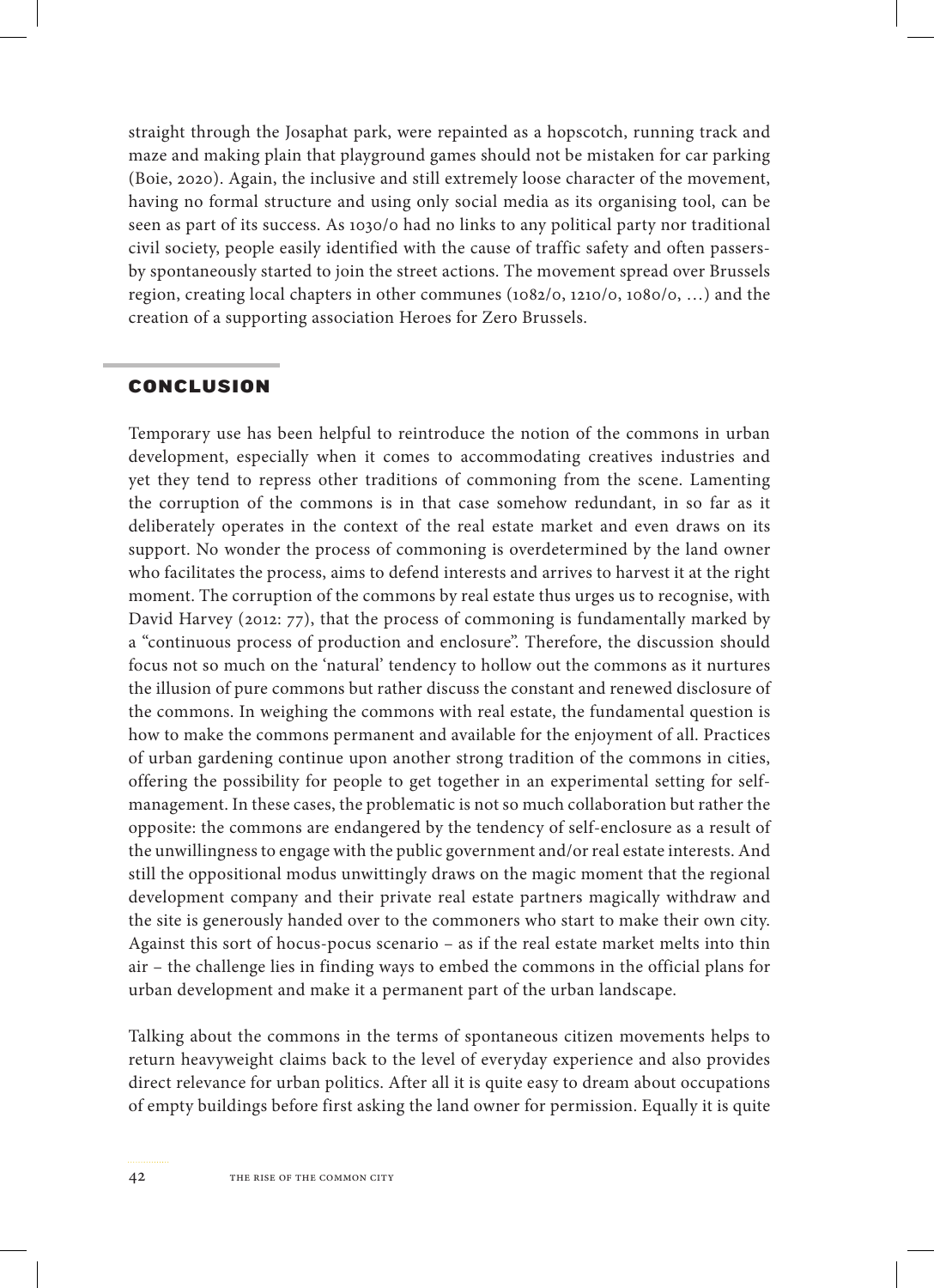easy to dream about remaking the city while sitting in an abandoned brownfield. The real struggle of the commons happens when people fight – symbolically – for every square inch of road infrastructure passing their front door, trying to keep it safe, healthy and convivial. In this perspective the activist commons is not so much about countering urban developments nor offering alternatives but to hold the public powers accountable and have them respect their own policies – call it moments of hyper idealist overidentification (BAVO, 2007b). Even though the redistribution of public space is part of most political programmes and policy plans, this is not something that will happen naturally, it needs common action to turn it into reality. The activist commons pays off, that is what the above examples show. No wonder we saw different variations of the reclaim slogan appearing in Brussels, even under the corona lockdown, such as the 'Reclaim the Park' in relation to the Bois de la Cambre. Although part of the Foret des Soignes and functioning as an immense green urban lung, the Bois de la Cambre was de facto functioning as an urban highway used as a shortcut for cars entering Brussels from the south. During the pandemic the 'Reclaim the Park' movement successfully demanded the immediate closure of the park for cars and opening of the streets for leisure and play. The case is not closed and currently contested before court, decisions made were partially turned back on later, still the actions should be considered successful in cutting through the ideological fundamentals supporting the predominance of cars in the design of public space. The cases show how the street appears as perhaps the best anchorage point for the right to the city, as it allows people to rethink the public space that starts at their front door and therefore make the long-awaited redistribution of public space a living reality, if only for a moment. In that light the street is the real locus of the battle for the commons, building up momentum for urban change in the joyful activity of blocking the city traffic with neighbours and other strangers.

#### BIBLIOGRAPHY

- An Architektur (2010, June). On the Commons: A Public Interview with Massimo De Angelis and Stavros Stavrides. *E-flux 17*. https://www.e-flux.com/journal/17/67351/on-the-commons-apublic-interview-with-massimo-de-angelis-and-stavros-stavrides/.
- BAVO (2007). Democracy in the city: the Dutch case. In: BAVO (eds.), *Urban politics now: reimagining democracy in the neoliberal city* (pp. 212-233). Rotterdam: NAi Publishers.
- BAVO (2007b). Always choose the worst option: artistic resistance and the strategy of overidentification. In: BAVO (Eds.), *Cultural activism today: strategies of overidentification* (pp. 18-39), Rotterdam: Episode Publishers.
- BAVO (2010). *Too active to act: cultureel activism aan het einde van de geschiedenis*. Amsterdam: Valiz.
- Boie, G. (2017, February 13). Wraak op de commons. ArchiNed. https://www.archined.nl/2017/02/ wraak-op-de-commons/.
- Boie, G. (2017, February). Pic Nic Architectuur. A+. *Belgisch Tijdschrift voor Architectuur*, 264, *44*(1), pp. 22–24.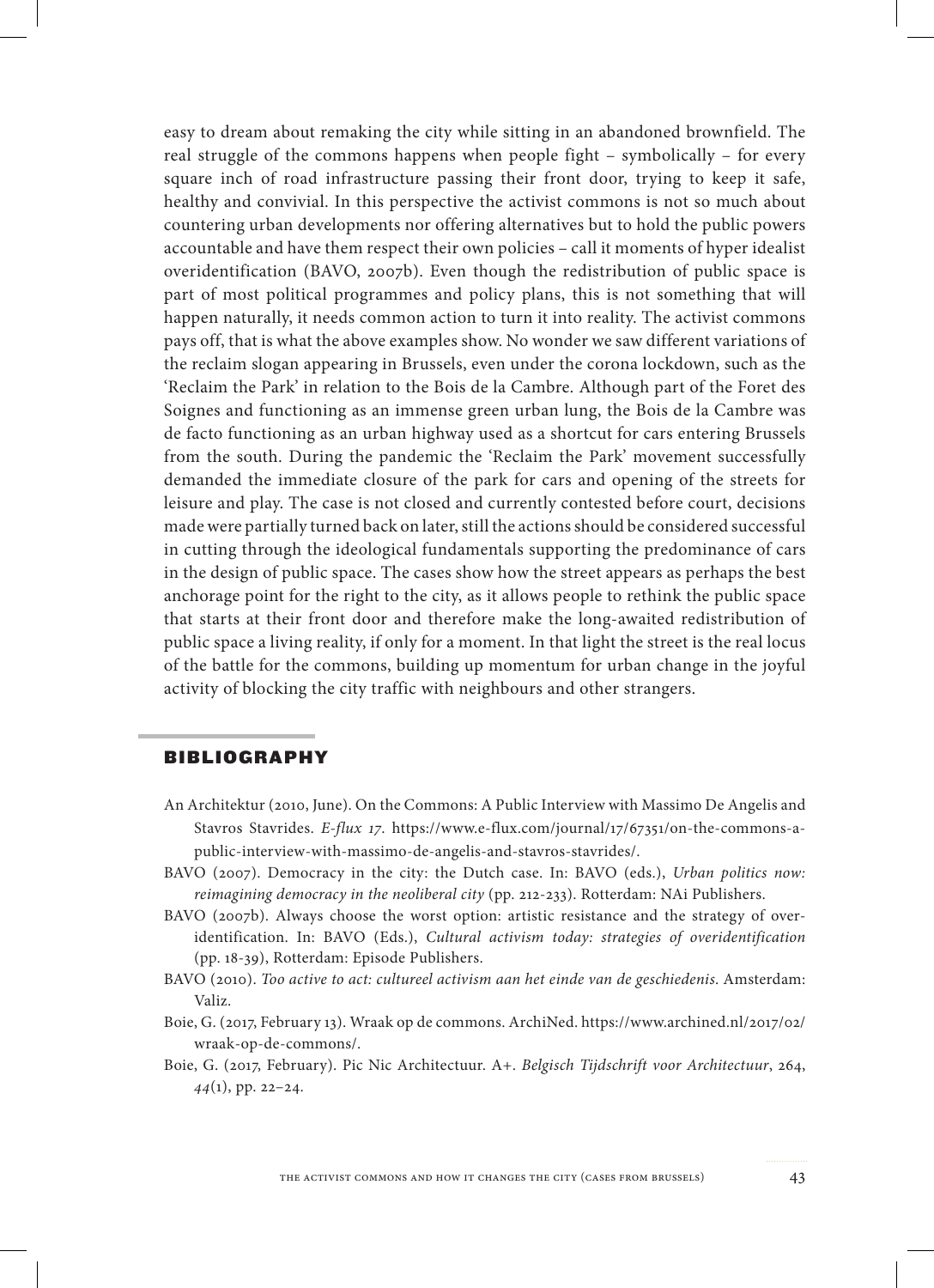- Boie, G. et al. (Eds.) (2019). *WTC Tower Teachings: Reports from One and a Half Years of Nomadic Architecture Education in Brussels*. Brussels: KU Leuven Faculty of Architecture. https:// issuu.com/faculteitarchitectuursintlucas/docs/wtc\_tower\_teachings.
- Boie, G. (2020, December 02). Een hinkelspel is geen parkeerplaats. De Standaard, pp. 36.
- Butler, J. (2015). *Notes on a Performative Theory of Assembly*. Cambridge, MA: Harvard University Press. Earlier version of the chapter available online: https://transversal.at/transversal/1011/butler/en.
- Candry, E. (2014). Episodes of urban activism in Brussels. From civil disobedience to architectural practice: Brussels citizens challenging the conventional urban space [Unpublished master thesis]. KU Leuven.
- De Angelis, M. (2014). *Omnia Sunt Communia: On the Commons and the Transformation to Postcapitalism*. London: Zed Books.
- De Cauter, L. (2014, December 10). ParckFarm, nieuw volkspark als concrete utopie. BRUZZ. https://www.bruzz.be/opinie/parckfarm-nieuw-volkspark-als-concrete-utopie-2014-12-10.
- De Cauter, L. (2018). De herontdekking van het gemene: over de 'commons' als een van de sleutelwoorden van deze tijd. *Oikos* 85, pp. 50-57.
- De Cauter, L. (2021). *Ending the Anthropocene*: *Essays on Activism in the Age of Collapse*. Rotterdam: Nai010 publishers.
- Guattari, F. (1989/2008). *The Three Ecologies*. London: Continuum.
- Groys, B. (2007). The Politics of Equal Aesthetic Rights. In: BAVO (Eds.), *Cultural Activism Today: strategies of overidentification* (pp. 108-119), Rotterdam: Episode Publishers.
- Hallam, R. (2019). Common Sense for the 21st Century: Only Nonviolent Rebellion Can Now Stop Climate Breakdown and Social Collapse. Self-published.
- Hardt, M., & Negri, A. (2009). Commonwealth. Cambridge, MA: Harvard University Press.
- Harvey, D. (2012). *Rebel Cities. From the Right to the City to the Urban Revolution*. London and New York, MA: Verso.
- King, M.L. (1967). *Where do we go from here: chaos or community?* Boston, MA: Beacon Press.
- Nijs, S. (2018, August 2). Burgers maken de stad (4): de piétonnier. https://www.bruzz.be/ stedenbouw/burgers-maken-de-stad-4-de-pietonnier-2018-08-02.
- Petrescu, D. (2005). Losing control, keeping desire. In P. Blundell Jones et al (Eds.), *architecture and participation* (pp. 43-64). London: Spon Press Taylor & Francis.
- Petrescu, D. (2011). Jardinières du commun/ gardeners of the common. In D. Petrescu, C. Petcou & N. Awan (Eds.), *Trans-local-act: cultural practices within and across*. (pp. 309-322). Paris: aaa-peprav.
- Petrescu, D., Petcou, C. & Awan, N. (Eds.) (2011). *Trans-Local-Act: Cultural practices within and across* (pp. 309-322). Paris: aaa-peprav.
- Pferdmenges, P. (2018). *Founding Alive Architecture: From Ephemeral to Durational Lived Space*. Mechelen: Public Space.
- Rancière, J. (1995/1999). *Disagreement: politics and philosophy*. Minneapolis/London: University of Minnesota Press.
- Toestand (2018). *Leegstond: Handleiding voor gebruik van leegstaande ruimte*. Brussels: Toestand vzw.
- Van den Panhuyzen, K. (2019, April 18). Leegbeek: campagne noemt leegstaande gebouwen twintigste Brusselse gemeente. BRUZZ. https://www.bruzz.be/samenleving/leegbeekcampagne-noemt-leegstaande-gebouwen-twintigste-brusselse-gemeente-2019-04-18.

44 THE RISE OF THE COMMON CITY